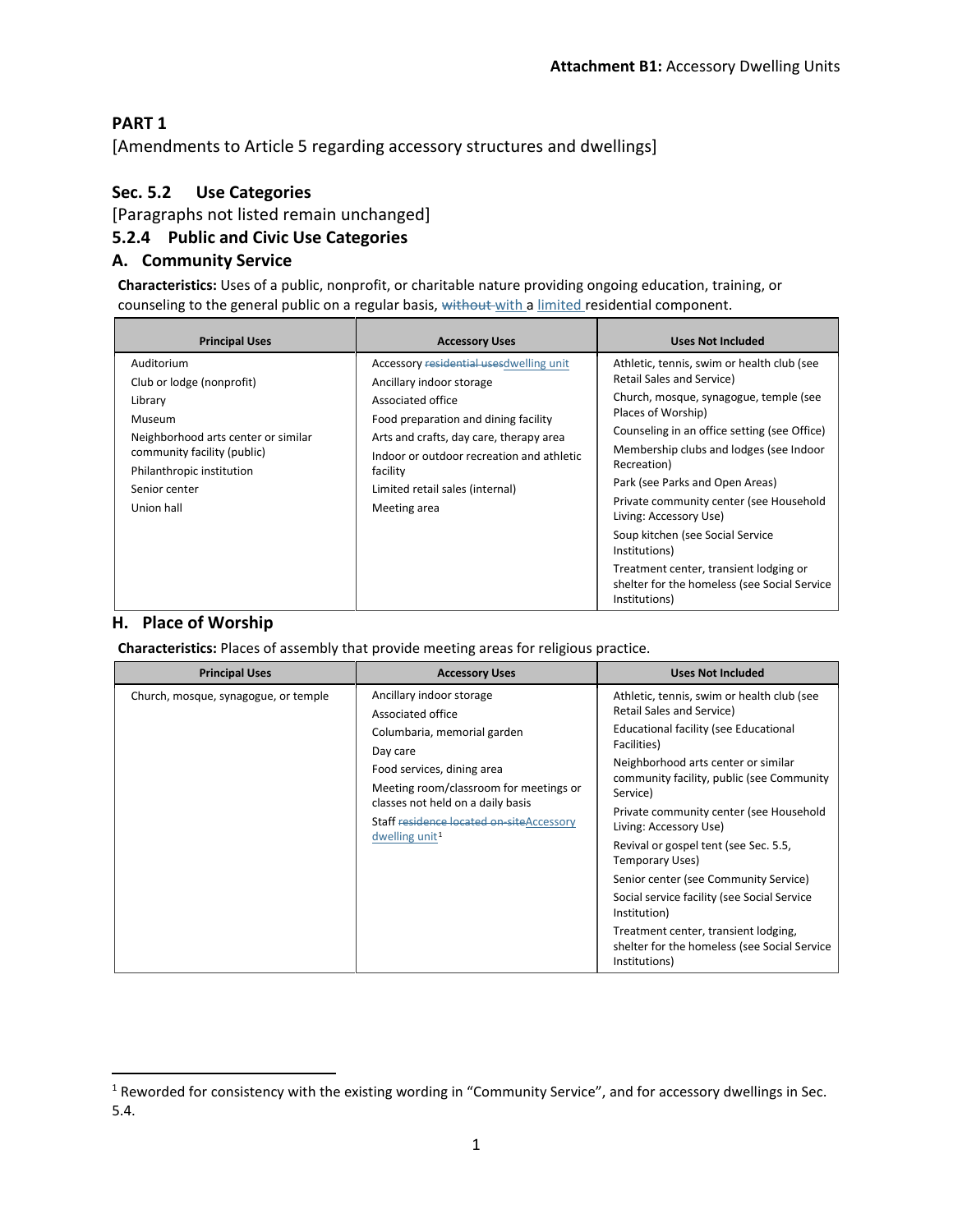# **Sec. 5.4 Accessory Uses and Structures**

[Paragraphs not listed remain unchanged]

## **5.4.1 Accessory Structures**

- **B.** Accessory structures shall be located as follows:
	- **1.** Accessory structures associated with a single-family or duplex structure shall be located to the rear of the rear building line of the primary structure, with the following limitations and exceptions:
		- **a.** Except in the RU and RC Districts, the accessory structure shall be no closer thansetback at least five feet to from the rear and side property lines.
		- **b.** Accessory structures in the RU and RC Districts shall be no closer thansetback at least three feet  $t$ <sup>o-</sup>from the side and rear property lines.<sup>[2](#page-1-0)</sup>
		- **c.** Accessory structures in the RR District can be located in front or to the side of the primary structure provided that:
			- (1) It is not located in the street or side yard; and
			- (2) It is on a lot at least two acres in size.
		- **d.** An accessory structure in the RS-20 District in the Suburban or Rural Tier can be located to the side of the primary structure provided that:
			- (1) It is not located in the side yard; and
			- (2) It is on a lot at least two acres in size.
- **D.** The maximum height of an accessory structure in residential areas shall be 25 feet. Infill

height requirements per Sec. 6.8, Infill Development for Residential Districts, shall not apply.[3](#page-1-1)

comply with the following standards:

1. In RS Districts, the height shall not exceed 15 feet when the structure is within ten feet of the property line.

2. In the RU and RC districts, the height of an accessory structure shall not exceed 25 feet when the structure is within five feet of the property line.

## **5.4.2 Accessory Dwellings**

Accessory dwellings shall be subject to the following additional requirements:

- **A. Special Flood Hazard Areas and Future Conditions Flood Hazard AreasGeneral** Accessory dwellings shall not be permitted in Special Flood Hazard Areas or Future Conditions Flood Hazard Areas.
- **B. General In Residential Districts and on Properties Devoted to Residential Use**
	- **1.** An accessory dwelling unit shall be allowed as follows:
		- a. On a Residential-residential properties-lot developed with more than-one or two primary dwelling units. shall not be permitted to develop accessory dwellings. Only one accessory dwelling shall be allowed.[4](#page-1-2)
		- **b.** For certain civic uses as indicated in Sec. 5.2, Use Categories, provided that: (1) No more than three units shall be allowed.

<span id="page-1-0"></span> $2$  Text is reworded for clarity. No change in the standards.

<span id="page-1-1"></span> $3$  This simplifies the height allowance for any accessory structure, whether or not it has an ADU.

<span id="page-1-2"></span><sup>&</sup>lt;sup>4</sup> This clarifies and maintains the current allowance, plus adds an allowance for a duplex.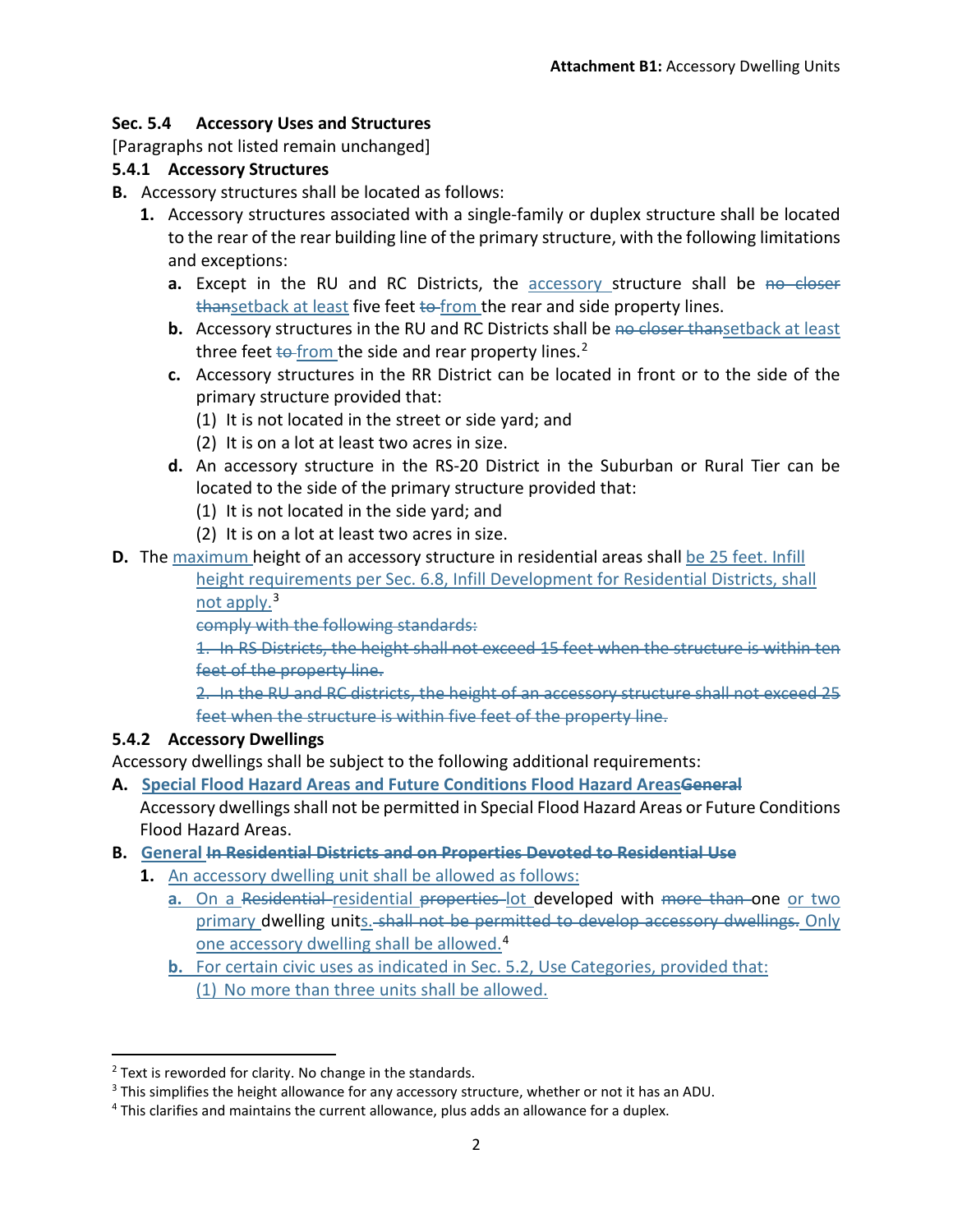- (2) The units can be located anywhere on the lot and shall comply with the minimum yard requirements applicable to primary structures.
- (3) The maximum size of each unit shall be 800 square feet.
- (4) No additional parking is required.
- (5) No special use permit is required.[5](#page-2-0)
- **c.** Density limits shall not apply to accessory dwelling units. [6](#page-2-1)
- 2. The primary dwelling shall be located on a lot which meets the minimum area requirements of the zoning district.<sup>[7](#page-2-2)</sup>
- **3**. Only one accessory dwelling shall be allowed.[8](#page-2-3)
- **2**. The accessory dwelling can be located within the primary dwelling structure (attached) or shall meet the locational and dimensional requirements for accessory structures separate (detached) from the primary structure.<sup>[9](#page-2-4)</sup>
- **3.** A nonconforming accessory structure can be renovated or reconstructed to an accessory dwelling.[10](#page-2-5)
	- **Commentary:** Depending upon the scope of the project, a special use permit pursuant to Sec. 14.4, Nonconforming Improvements and Structures, or a Variance pursuant to Sec. 3.14, Variance, may be required.<sup>[11](#page-2-6)</sup>
- **54**. The heated floor area of the accessory dwelling shall not exceed 30% of the heated or air-conditioned floor area of the primary dwelling800 square feet, except in the RR District, where the heated or air-conditioned floor area can be a maximum of 50% of the primary dwelling heated or air-conditioned floor area on lots of four acres or larger. However, in no instance shall the floor area of an accessory dwelling unit equal or exceed the floor area of the primary structure.<sup>[12](#page-2-7)</sup>
- Examples of accessory dwelling square footage are:
- A 1,333 square foot primary dwelling is needed for a separate 400 square foot accessory dwelling. (30% of 1,333 = 400 square feet); A 2,000 square foot primary dwelling is needed for a separate 600 square foot accessory dwelling.
	- **Commentary:** As with primary dwelling units, accessory Accessory dwelling units are required to meet all applicable building and housing codes.
	- 6. If the accessory dwelling is proposed for location on a single-family property, the property shall retain a single family appearance from the street.

<span id="page-2-0"></span><sup>&</sup>lt;sup>5</sup> This provides the ability for a limited number of ADUs associated with some civic uses such as "Community Service" and "Place of Worship."

<span id="page-2-1"></span> $6$  This makes explicit current and historical practice.

<span id="page-2-2"></span><sup>&</sup>lt;sup>7</sup> Since many lots of record are currently nonconforming lots, this current standard limits opportunity for an ADU. This change removes that limitation.

<span id="page-2-3"></span><sup>8</sup> This requirement is kept, but relocated to 1a.

<span id="page-2-4"></span><sup>&</sup>lt;sup>9</sup> Clarifies existing allowances.

<span id="page-2-5"></span><sup>&</sup>lt;sup>10</sup> The current rule prevents an ADU to be within a nonconforming accessory structure. The new rule removes that limitation.

<span id="page-2-6"></span> $11$  The commentary is just a reminder that depending upon the scope of improvements to a nonconforming structure, additional approvals may be required.

<span id="page-2-7"></span> $12$  The proposed size allows lots with smaller houses to have more functionally-sized ADUs while still being subordinate to the primary structure. The chosen size is consistent with other communities, and also does not require a homeowner to determine the exact size of their house. The exception is added for existing small houses.